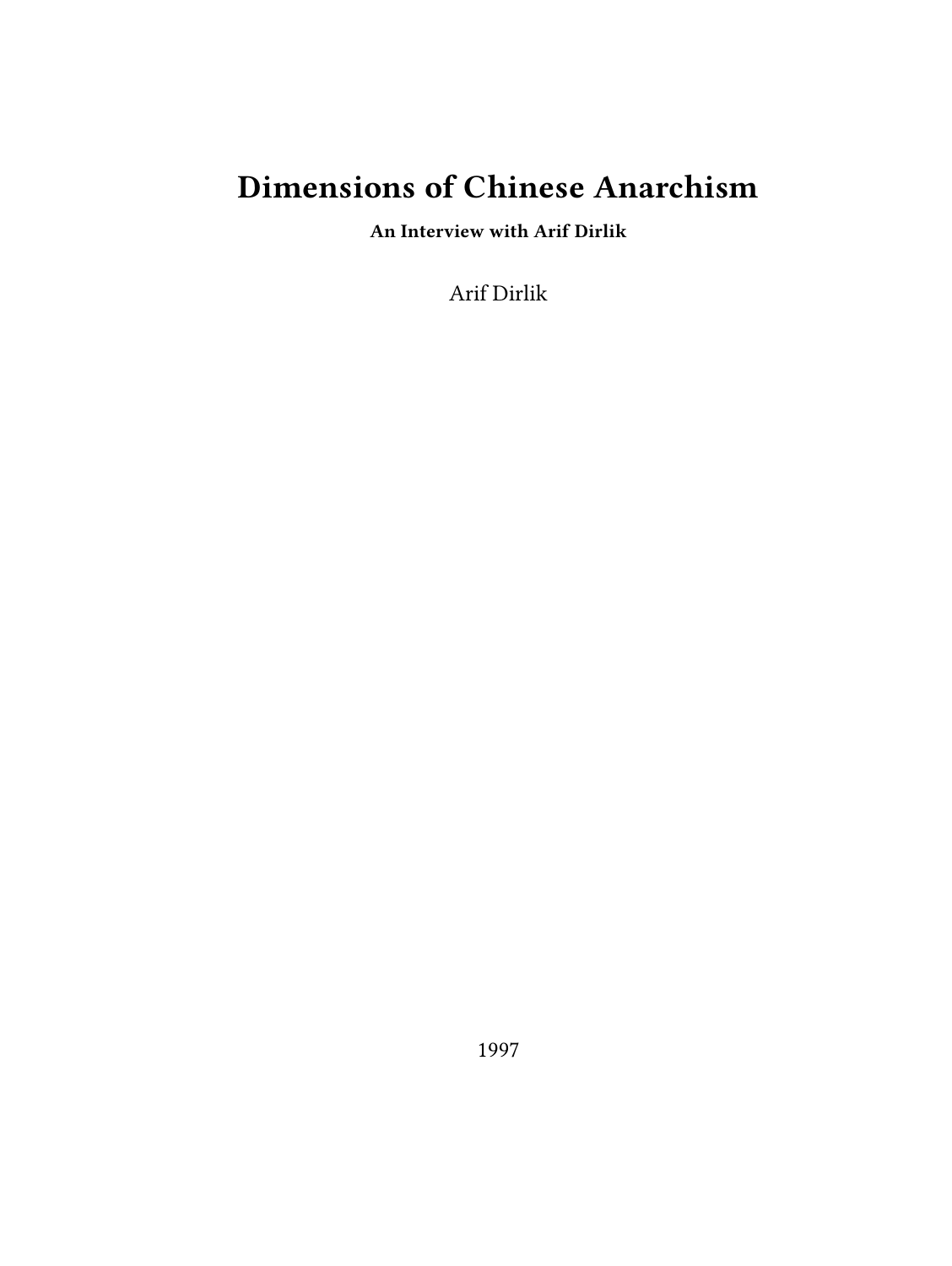## **Contents**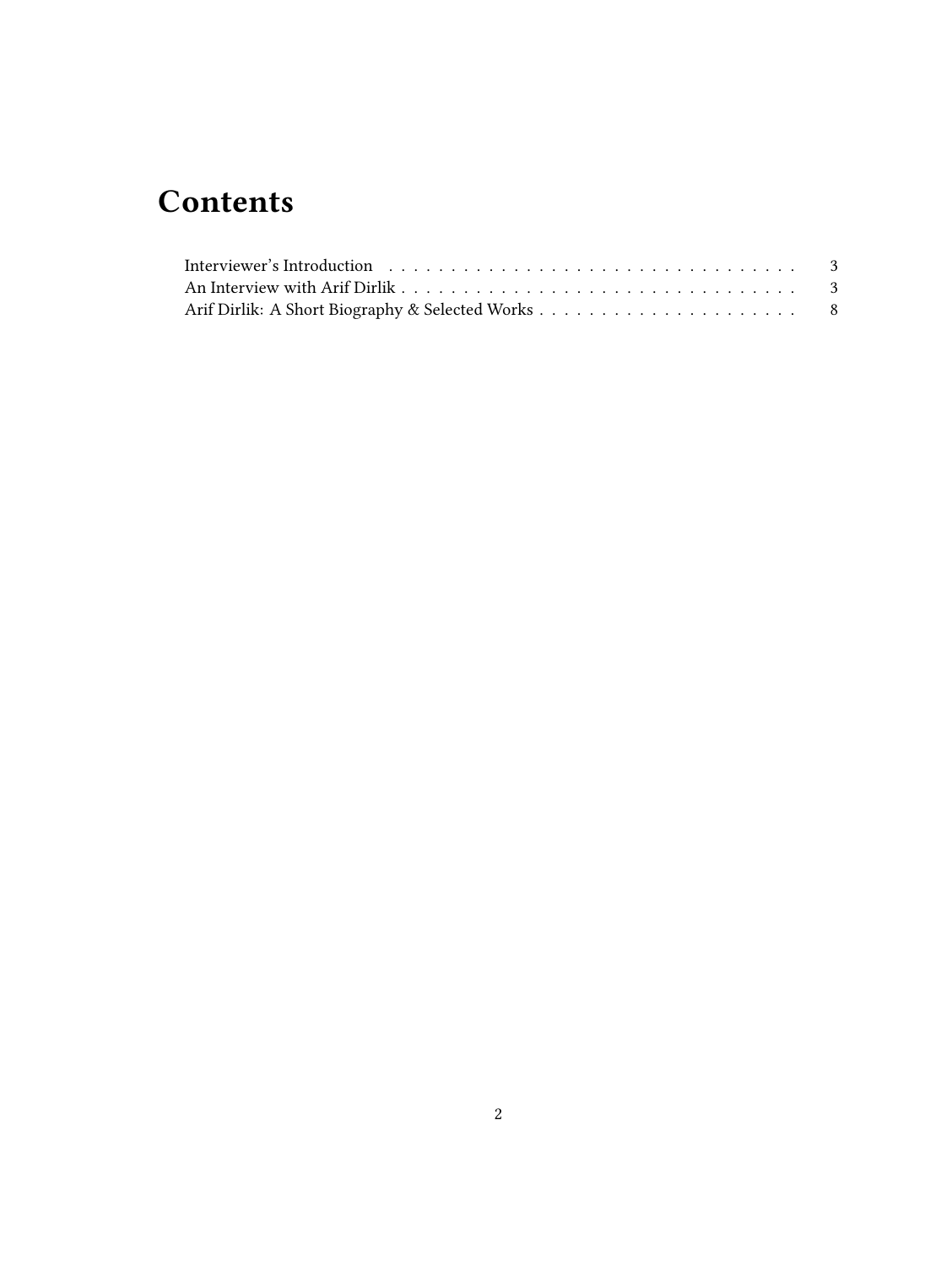## <span id="page-2-0"></span>**Interviewer's Introduction**

From 1905 to 1930, anarchists exerted a broad influence on Chinese culture and politics. They were at the center of the emerging social radicalism of that period and their activities left a significant mark on later decade's revolutionary movements.

Arif Dirlik is among the few historians writing in English to treat the Chinese anarchist movement, which he has chronicled and analyzed in several works, most notably his *Anarchism in the Chinese Revolution* . He has also written numerous explorations of contemporary problems in radical politics and theory.

I spoke with Dirlik on May 19, 1997. I asked him about Chinese anarchism, his experience as a radical social theorist in the university, and the future of his work. **~** Chuck Morse

See Also: Arif Dirlik: A Short Biography and Selected Works

### <span id="page-2-1"></span>**An Interview with Arif Dirlik**

**Most histories of anarchism begin by establishing the principles of anarchism and then narrate the lives of those who embraced these principles. You chose a different approach in Anarchism in the Chinese Revolution. You describe the Chinese anarchists as both subjects and objects – products and shapers – of the larger revolutionary process in China, and your book traces the dialectic between the anarchists and this process. Why did you choose this form of exposition? Is there something about the Chinese anarchists that makes this necessary or does it reflect larger methodological commitments?**

It's the latter. I believe in approaching concepts, theories, or political orientations historically. While some kind of notion of what one means by these concepts is necessary for analysis, establishing first principles tends to dehistoricize the approach to them. In other words, you establish first principles – as if they were true everywhere at all times – and then begin to analyze people in terms of those principles. This leads to ahistorical judgments, in my opinion, on "who is or isn't a true anarchist" or "who is or isn't a true Marxist?"

It leads inevitably to unproductive questions of orthodoxy — unproductive both intellectually and politically. This also results in certain kinds of sectarianism, since it leads to a question of truthfulness rather than historical variation. So, this didn't have anything to do with Chinese anarchism per se, but rather my approach to intellectual history and concepts.

#### **Unlike Peter Zarrow in Anarchism and Chinese Political Culture, you de-emphasize the role of Daoism and Buddhism in the constitution of Chinese anarchism. Why is this?**

There is a methodological problem here  $\dots$  There has been a long-standing tendency – I'm tempted to call it an Orientalist tendency even – to attribute everything new in China to Chinese tradition, which is another way of saying that there is never anything significantly new in China, anything that cannot be explained in terms of the past.

I have been a critic of this tradition in Chinese historiography. I believe that Chinese society was as subject to change as any other society, whether or not we are willing to recognize it. So, I was hesitant, therefore, to attribute the emergence of anarchism, Marxism, or anything for that matter, to some Chinese tradition or another.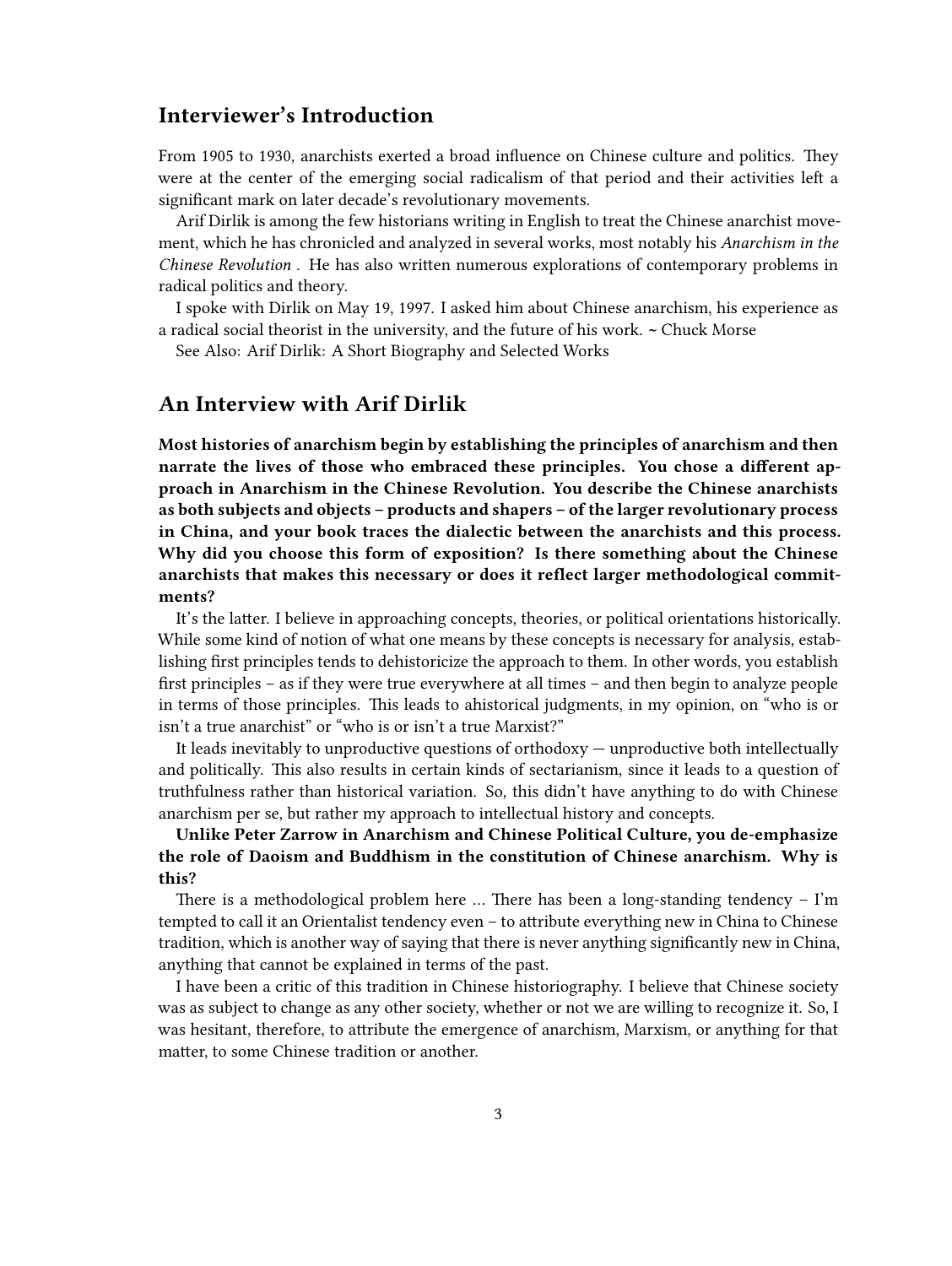The problem is that the Chinese tradition has been used to explain everything, from communism and Maoism to anarchism, and these days it's fashionable to explain Chinese capitalism in terms of tradition. I don't know how valid that is as an explanation, that notion of tradition, when it can explain so many different and contradictory things.

I came to study Chinese anarchism by tracing the origins of this notion of social revolution, and I believe that Chinese anarchism was a *radical, new idea.* There may be Taoist elements in it, there may be Buddhist elements in it, there may even – through Tolstoy – be Christian elements in it: nevertheless, my concern was with the new ideas that anarchism brought into the Chinese intellectual scene, chief among them this idea of a social revolution. So, I think this emphasis explains some of the differences.

Also, we need to make a distinction between the past as a determinant of the present and the past as a reservoir of ideas upon which people can draw to deal with the present. There is no question that some of the Chinese anarchists – Liu Shipei was the outstanding one among them, and then Shifu – drew on Taoism and Buddhism. However, this is not just the determination or constitution of Chinese anarchism by Daoism or Buddhism, but rather a two way, dialectical process. In other words, the Chinese past is being read in new ways with the help of anarchism and conversely there is a rereading of anarchism through Taoist and Buddhist ideas. What is important to me is the dialectic, and I stay away from the notion that the Chinese were somehow unconsciously under the sway of this or that tradition that then shaped their readings of anarchism.

**You claim that the emergence of Chinese nationalism actually created many of the theoretical and political preconditions for the emergence of Chinese anarchism. This seems contradictory at first glance. How did this happen?**

This reflects a particular appreciation of nationalism on my part. While we obviously are concerned with many of the negative manifestations of nationalism, it is a rather radical idea at its origins. It calls for both a new conception of state, a new conception of the relationship between state and society, and a new conception of the political subject as citizen. In that sense, it breaks radically with earlier forms of political consciousness that rested legitimacy in the emperor and rendered the subjects into passive political subjects, whereas nationalism called for active political subjects. Aside from the question of the citizen, nationalism's notion of the relationship between state and society requires a new kind of accounting for society, both in the sense of who's going to participate in politics, what are the qualifications for participation in politics, and what are the factors that militate against political participation. As I argue in my book, in some ways these changes lead directly to questions of social revolution.

In the case of China, there is another element. There's at least some kind of historical coincidence between the emergence of a nationalist consciousness and a new kind of supra-national utopianism, if you like. It's as if the building of a nation becomes the first task but somehow not the ultimate task; that once the nation has been built and society has been reordered, there would, in the future, be a way of transcending that nationalism.

It's tricky … I believe I described this as a counterpoint to nationalism. If you recall the parts in the book about Liu Shipei – and here the differences between anarchists become really important – there's a feeling that nationalism opens up new questions that prepare the ground for anarchism, if you like, but also created new kinds of threats. For example, someone like Liu Shipei, could see correctly that for all the theoretical despotism of the Imperial State, nationalism promised far greater and far more intensive intrusion in society than had been the case under the imperial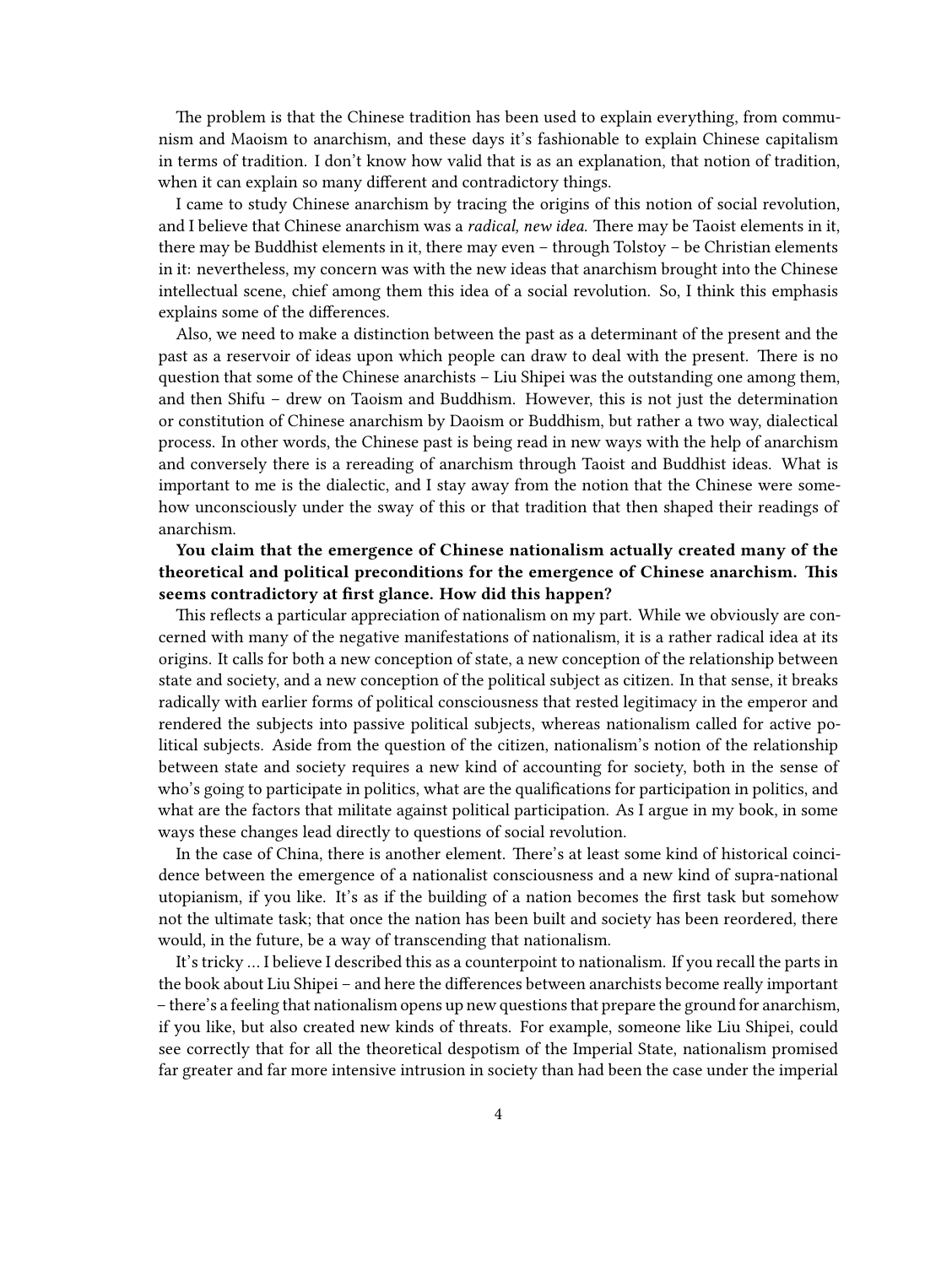state. At this point, anarchism becomes a way of asserting the autonomy of the society against an intrusive nationalist society.

And, while I don't want to generalize too much, this may be a fruitful way of thinking about other circumstances. This notion of nationalism – representing a new kind of politics, raising new questions, calling for new solutions, and playing some part in the emergence of socialism and anarchism – may be relevant to more than China.

#### **Was there something unique about circumstances in China at this time that made Kropotkin – as opposed to other anarchist theorists – most pertinent or influential?**

There are probably two reasons. First, Kropotkin's anarchism is thoroughly tied to a program of social transformation and, given the concern among Chinese radicals with the question of social revolution, one can see why they would find Kropotkin more relevant than some of the other anarchists. Another interesting element is the importance of Social Darwinism in Chinese intellectual circles around the turn of the century. Chinese Social Darwinists almost adopted the Euro-American idea that the so-called progressive societies are progressive because they had won in the conflict for survival, and through this there was an element of the new world as a world of competition and conflict, where those who didn't succeed might in fact perish. They were very preoccupied with the examples of the American-Indians and Africans, and some Chinese were convinced that those two groups, the black and red races as they called them, were doomed to extinction.

So, this called for a strengthening of China to struggle in this new world, but the counterpart to this was a dissatisfaction with this world view based on conflict. And, the discovery of Kropotkin under these circumstances – with his argument that it was not conflict and competition but rather mutual aid that served human progress – served as a significant antidote to this and also resonated with the utopian strain to which I referred earlier.

#### **Kropotkin and Reclus were very important to Chinese anarchists and also quite Eurocentric thinkers, at least in their conception of world history. Did the Chinese anarchists take issue with this or attempt to develop alternatives?**

I don't think so. It was really not of much concern to the Paris anarchists. And the form in which Kropotkin and Reclus reached the Tokyo people did not really suggest a Eurocentric interpretation of Asia or China.

Although we are presently very sensitive to questions of Eurocentricism, the Chinese anarchists in Paris were much more down on Chinese traditions than anybody in Europe at the time. These are people who were calling for a revolution against Confucius. So, if they learned any of this in Europe, they were much more enthusiastic about the repudiation of the Chinese past for its backwardness than Europeans themselves.

In the case of Liu Shipei, who had very high opinions of Chinese past, I think it was somewhat different. There the influence of Tolstoy may have been quite important. Liu Shipei's objection was not so much to Europe as to a new idea of politics and the idea of economic developmentalism that came with Europeans.

**The anarchists took a strong stand against the anti-Manchu racism implicit in the Revolutionary Alliance's arguments against the Manchu government. Was there an attempt to develop an anarchist theory of ethnicity?**

I'm not aware of any such attempt. I think they took a stand against anti-Manchu racism because they thought it was a distraction from the whole issue of politics. In other words, it was not the Manchus that were the problem, but the centralized political state system and, to the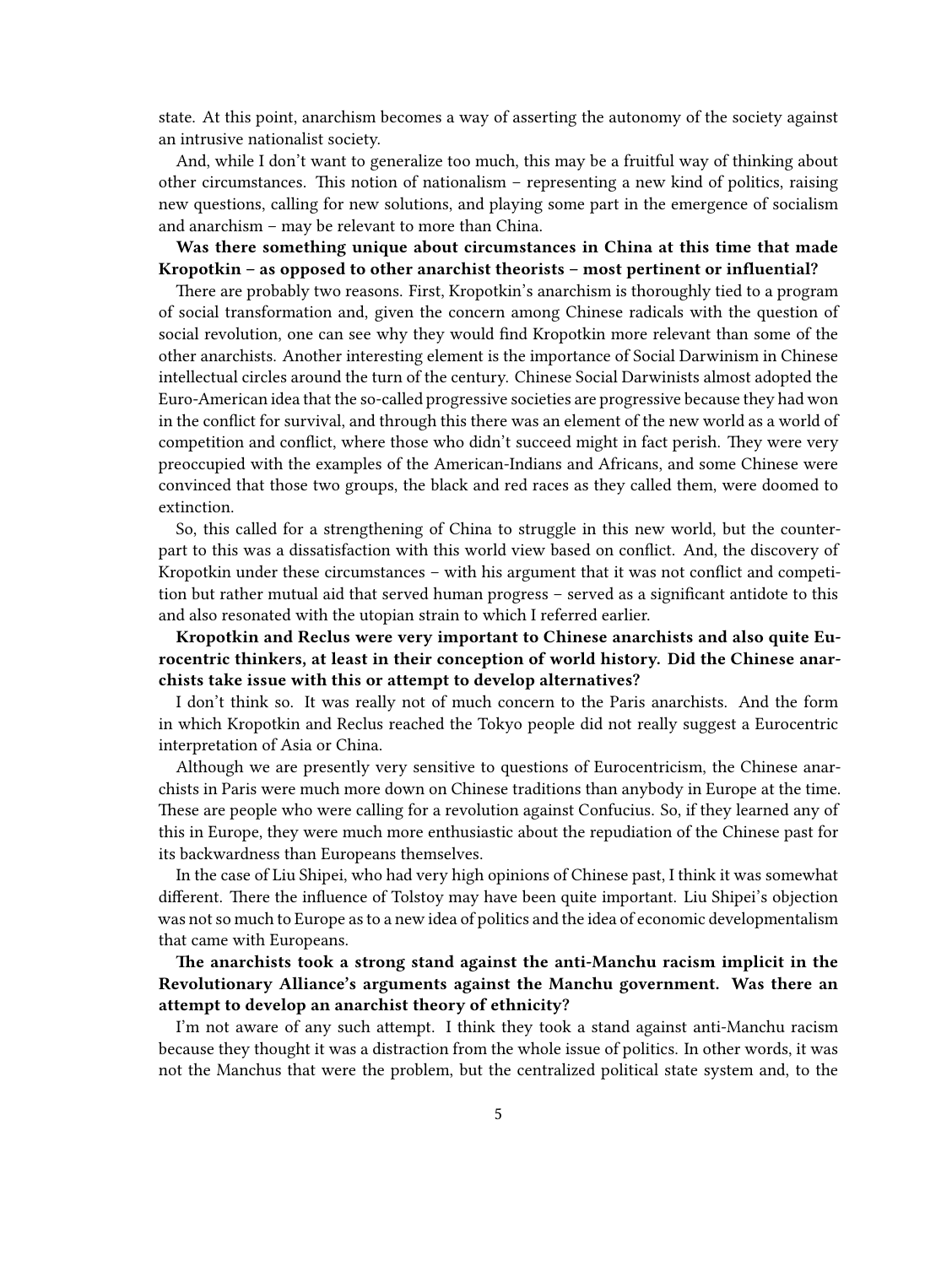extent that racism was raised as an issue, it distracted from this more fundamental problem of the state.

#### **Feminism and anarchism have had a difficult and complicated relationship in Europe and America, yet feminism was apparently integral to Chinese anarchism and not even a contentious issue within the anarchist movement. Is there a reason why feminism was so easily integrated into the anarchist movement in China?**

I'm going to make a distinction between a concern for women and feminism in answering this question. The description of the Chinese anarchists, including people like He Zhen, as feminists may be somewhat misleading: it fits in with current fashions, but I think the concern was more with the oppression of women and what could be done about it than with a specifically feminist agenda.

The anarchist involvement in the question of women, when we rephrase the problem in that manner, followed almost automatically from their concern with the family as an oppressive institution. They were concerned with that throughout, and I think this brought them to the question of women, which was also a diffuse concern in Chinese society around 1920.

#### **You write that you wanted to facilitate the emergence or re-emergence of a more democratic socialism by recalling and examining the history of Chinese anarchism. Did you also intend to assist in the revitalization or reemergence of anarchism?**

When I began working on Chinese anarchism I sensed that there was a renewal of interest in anarchism, in a very broad sense, and I hoped to write this book as a contribution to that. And, by the 1980′s the failure of the promise of the Chinese revolution was becoming more and more evident, and I found that anarchism provided an interesting critical perspective on what had gone wrong. Also, to the extent that anarchism is laden with such valuable insights, obviously it is important to revive it and bring it to the forefront of discussions.

#### **You are a unambiguously radical scholar of Chinese revolutionary movements and a full professor at a capitalist university in America, the center of world imperialism. How could you be employed in such a setting? Have you been pressured to de-radicalize or depoliticize your work? If not, what does this reveal about the relationship between the university and radical social criticism?**

Contradictions (laughs) … No, I've never been pressured to deradicalize or depoliticize my work. If there's pressure it's indirect; you know, sometimes people say "what do you do?" and I'd say "I'm writing a book on Chinese anarchism" and all they can say is "oh". There's a sense that you are doing something marginal and playing games. That kind of pressure doesn't bother me.

I think I've been lucky. You know, I've had friends who have suffered for being radicals. There have been hints of slight discrimination with regard to salaries and things like that, but I do not know whether to attribute that to the fact that I am a radical scholar or because I'm of third world origin. There may be a number of explanations here.

We forget sometimes that elite uni-versities really need their radicals. Elite universities, committed to giving their students the broadest education possible and making them function in the world, cannot afford to produce narrow ignoramuses who have never heard of Marxism or anarchism. This may be why there's probably more tolerance for radicals in the elite universities than in smaller places. That's what I had in mind when I jokingly said "contradictions."

In some ways, this is the strength of the American education system, in comparison, let's say, to the Chinese education system where if something was politically un-desirable it was kept out,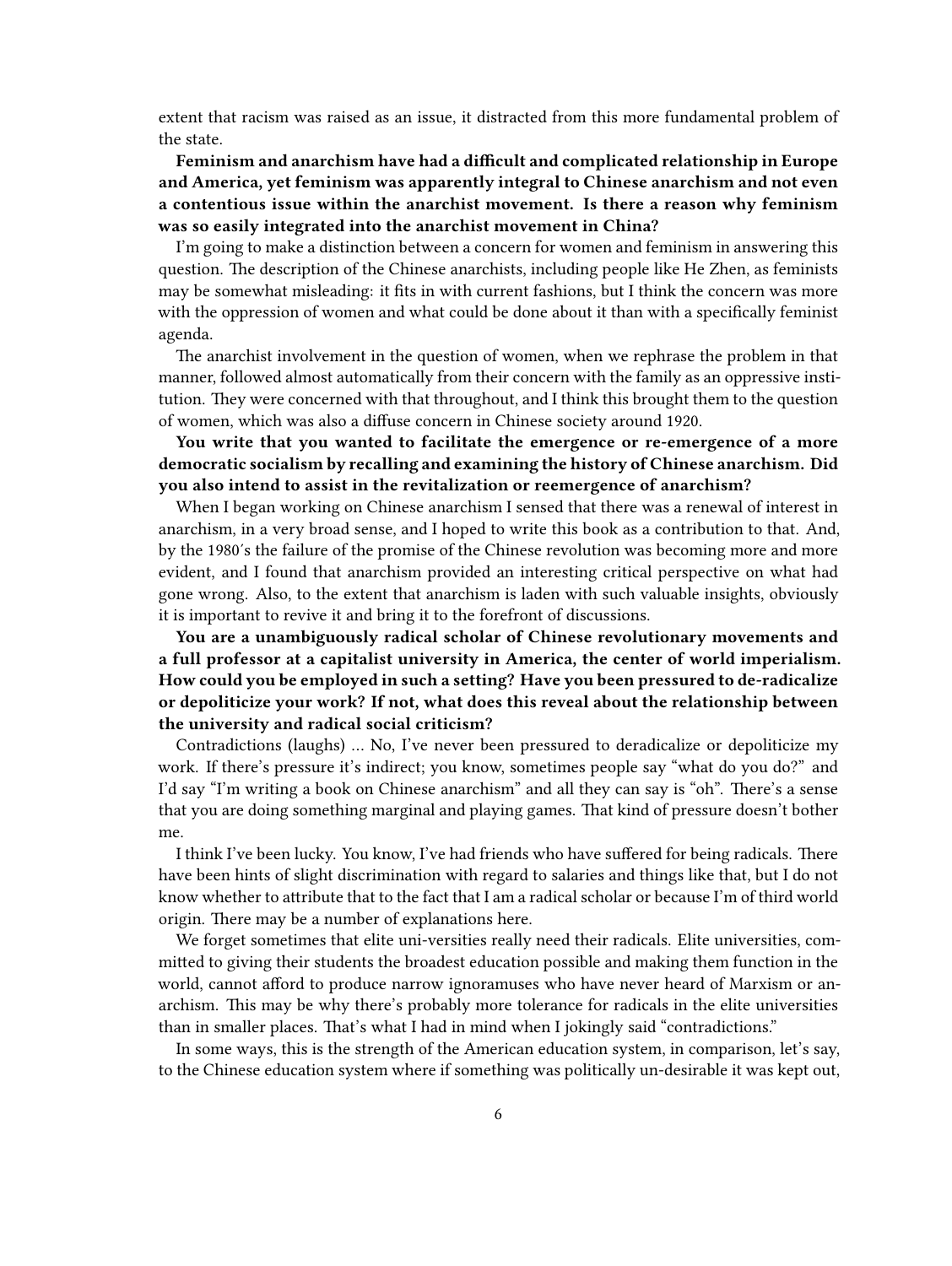with the consequence that you end up with a bunch of people who didn't know anything about the world other than what they've been fed by way of ideology. We are much more subtle with our controls and, under current circumstances, so long as you are not an activist, there are not serious reprisals.

We have a very intelligent power structure here. For example, about ten years ago somebody came to see me from the CIA. They were looking for students to recruit and were particularly interested in my students, because they figured they would know about Marxism, anarchism, etc., and if you want intelligent analysts you need well informed people who know about these issues. I think that's where the power establishment here differs, say, from the People's Republic of China or the former Soviet Union, where undesirable knowledge will simply be cast aside rather than incorporated into an understanding of the world.

**You just published a book on post-colonialism,** *The Postcolonial Aura* **. How does this work relate to your studies on Chinese anarchism? Also, please explain your discussion of postcolonialism as post-revolutionary.**

In *The Postcolonial Aura* I tried to raise the question of third world intellectuals. There has been a preoccupation recently with Eurocentricism and the Euro-American oppression of other peoples which sort of sweeps aside the importance of capitalism in shaping the world and how many of those rejected Euro-American values are actually transmitted to the rest of the world through capitalism. It seemed to me, to the extent that capitalism has globalized, it has globalized through the complicity of third world intellectuals, professionals, states, whatever, and, therefore, a critique of power and authority in our day cannot be satisfied with a critique of Eurocentricism or Euro-American domination of the world, but rather must include a criticism of third world intellectuals, professionals, states, power structures, etc.. That's what I seek to do in this work.

As for the post-revolutionary aspect, this grew out of a historical curiosity about the meaning of postcolonialism: we have been post-colonials for some time now, why should postcolonialism gain such currency in the late 1980′s? After all, even when we had the radical movements of the 1960′s, most third world societies were already post-colonial or clearly becoming postcolonial, and yet there was a sustainable radicalism in those years, unlike the 1980′s or 1990′s. The question became: What's the difference? What's happening here? Why are we talking about postcolonialism, all of a sudden, instead of colonialism, domination, and capitalism, etc?

The tendencies that have gained the greatest popularity, in the United States especially, are those which tend towards an obsession with ethnicity, inter-ethnic relations, identity politics, etc., tendencies that question and even deny the possibility of collective identities. To me there is no meaningful political activity, especially revolutionary activity, without the sense of a collective identity. It is this undermining of notions of collective identity, combined with the circumstances I referred to earlier, that led me to assert that what we are dealing with was really a post-revolutionary, not just postcolonial, orientation.

#### *How do you see your work developing in the future?*

Well, I think any radical has enough reason to be depressed these days: there doesn't seem to be anything happening and radicalism has sort of been highjacked by conservatives and liberals, and rendered into identity politics.

On the other hand, some of the recent work I and others have done indicates that there is a great deal of resistance and protest going on which is not visible in the old ways because it isn't happening in major labor unions or big, visible communist parties, etc.. There are people fighting for their livelihoods, trying to create new social forms from the bottom up. Some of it is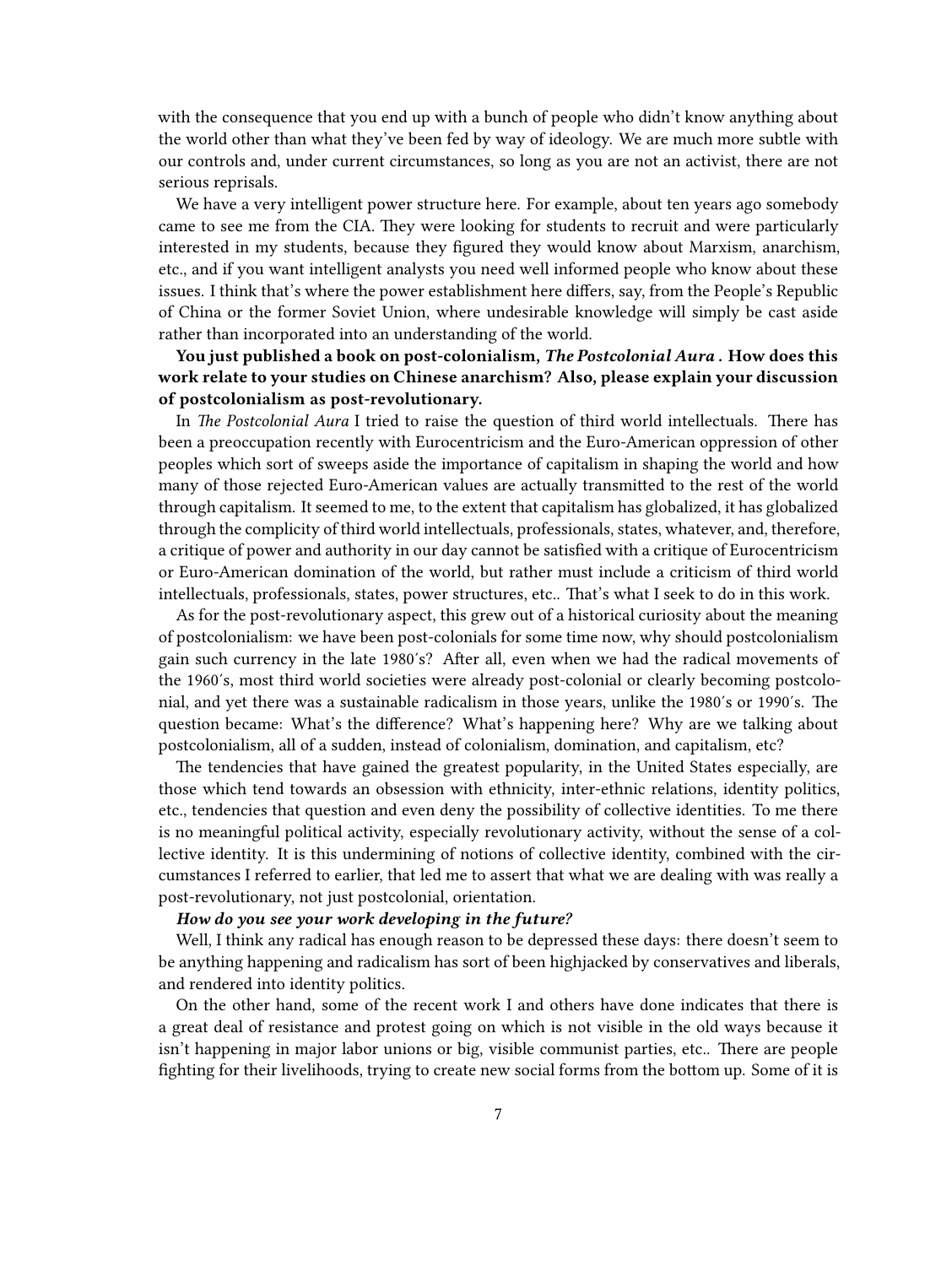dangerous, some can be right wing, but much of this has to do with people's efforts at survival under what's happening with contemporary capitalism. And there is a proliferation of these movements: women's movements, ecological movements, social justice movements. They are happening all over and yet contemporary radicals, such as they are, are unwilling to see them.

These are not movements that you would associate with conventional left (read: Marxist) politics. They are movements from the bottom up. I'm not going to call them anarchist – some are feminist, some are ecological – but if there were anarchist movements going on, they would be some-thing like that. I think it is important to draw attention to these movements and theorize them as much as possible. This is what I'm working through: how to really conceptualize radical movements from the bottom up.

### <span id="page-7-0"></span>**Arif Dirlik: A Short Biography & Selected Works**

Arif Dirlik intended to be a nuclear physicist. Born in Mersin, Turkey in 1940 (or 1941, if you ask his mother) he received his undergraduate degree in engineering and came to America to study science at the University of Rochester.

Shortly after arriving at Rochester, Dirlik decided to abandon the sciences entirely and apply himself to history. He was welcomed into the field by a group of intellectual historians there, who expressed no surprise that he would make such a transition.

It was here that his interest in Chinese history developed, and he completed his dissertation on the origins of Marxist historiography in China. This work was the beginning of a larger investigation into Chinese political thought, particularly the origins of the idea of social revolution in Chinese radical movements. It was also the springboard for his engagement with the Chinese anarchists, which he began to vigorously research in the early 1980's.

In addition to writing numerous books and articles, Dirlik has taught at Duke University since joining their History department in 1971. He is also the father of two sons, one of whom is a graduate student in film and, the other, an aspiring rock musician.

When I asked Dirlik to identify the main influences on his work, he paused for a moment and then cited Marx, Mao, and Dostoevsky. He did not mention an engineer or a physicist.

*Anarchism in the Chinese Revolution.* Berkeley: University of California Press, 1991.

- *Schools into Fields and Factories: Anarchists, the Guomindang, and the National Labor University in Shanghai, 1927–1932* (with Ming Chan)*.* Durham: Duke University Press, 1991.
- *The Postcolonial Aura: Third World Criticism in the Age of Global Capitalism.* Boulder: Westview Press, 1997.
- *After the Revolution: Waking to Global Capitalism.* Hanover, NH: Wesleyan University Press, 1994.
- *Revolution and History: Origins of Marxist Historiography in China, 1919–1937.* Berkeley: University of California Press, 1990.
- *The Origins of Chinese Communism.* New York: Oxford University Press, 1989.
- *Chinese Postmodernism* (Editor with Xudong Zhang). Durham: Duke University Press, forthcoming.
- *Critical Perspectives on Mao Zedong's Thought* (Editor with Paul Healy and Nick Knight). Atlantic Highlands, NJ: Humanities Press, 1997.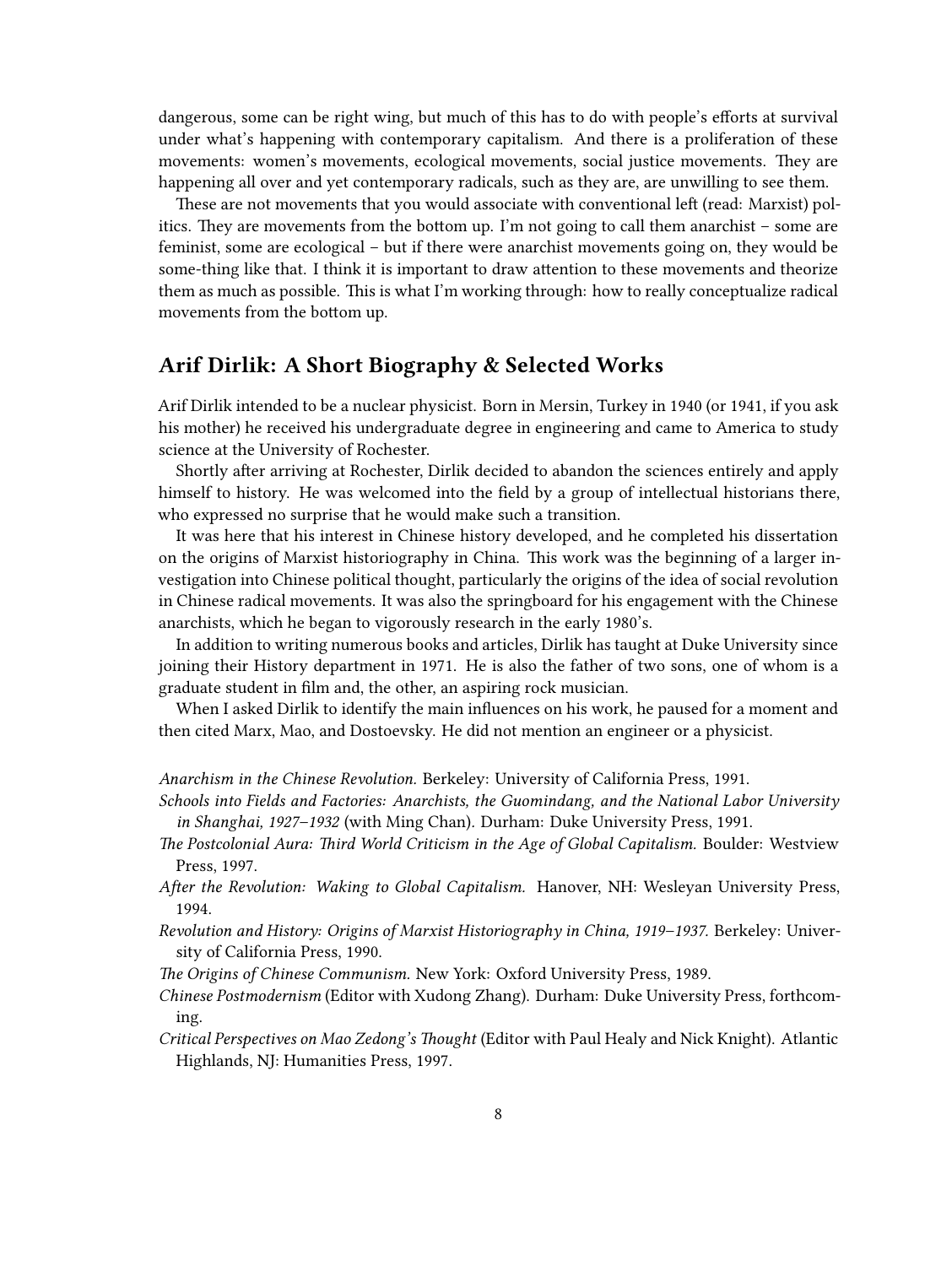*Asia/Pacific As Space of Cultural Production* (Editor with Rob Wilson). Durham, N.C.: Duke University Press, 1994.

*What Is in a Rim?: Critical Perspectives on the Pacific Region Idea* (Editor). Boulder: Westview Press, 1993.